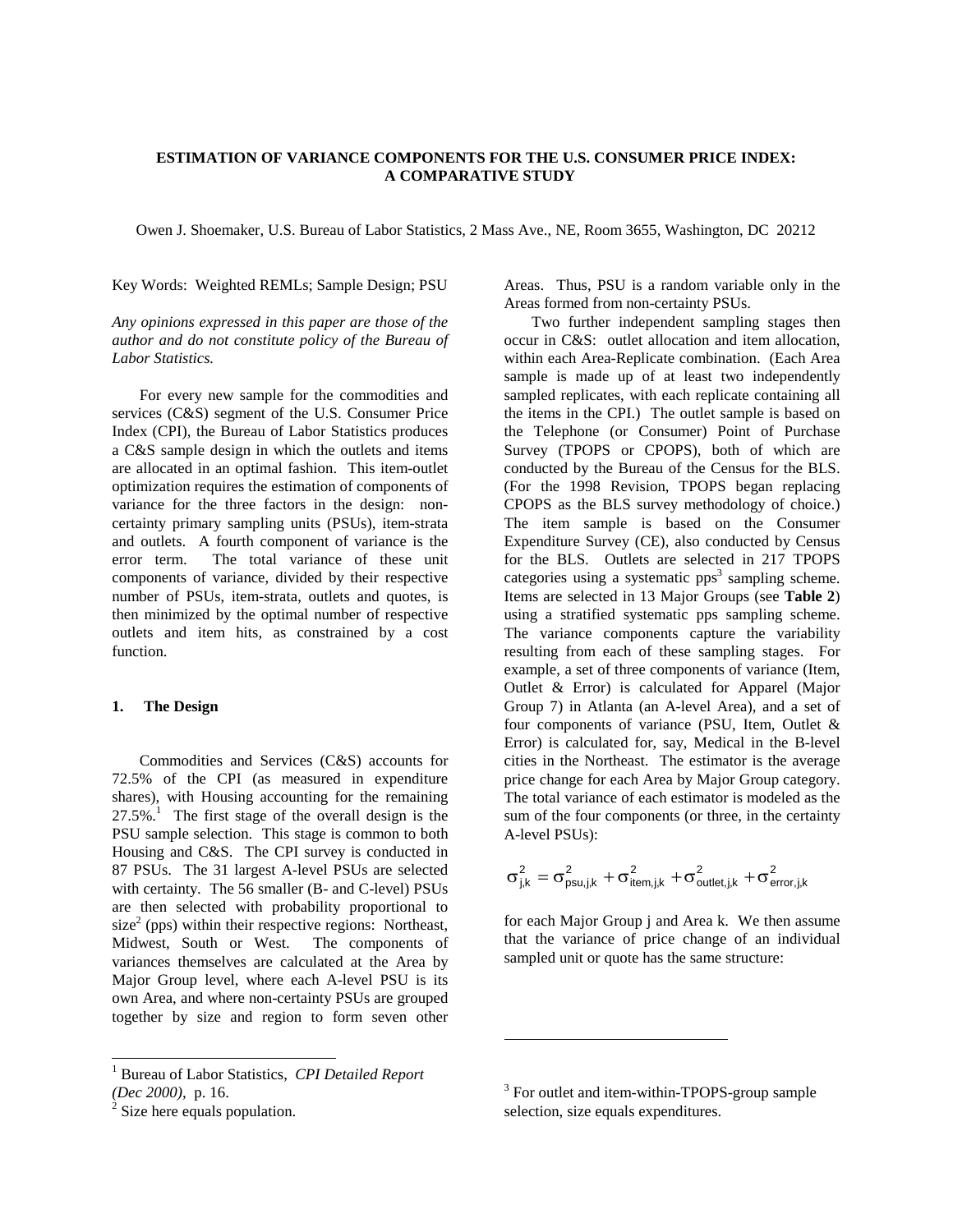$$
\begin{aligned} \sigma_{unit,j,k}^2 &= \sigma_{unit,psu,j,k}^2 + \sigma_{unit,item,j,k}^2 \\ &\phantom{=} + \sigma_{unit,outlet,j,k}^2 + \sigma_{unit,error,j,k}^2, \ \text{and finally} \\ \sigma_{j,k}^2 &= \sigma_{unit,psu,j,k}^2 \ / \ N_p + \sigma_{unit,item,j,k}^2 \ / \ N_h \\ &\phantom{=} + \sigma_{unit,outlet,j,k}^2 \ / \ N_o + \sigma_{unit,error,j,k}^2 \ / \ N_e \end{aligned}
$$

where each  $N_i$  stands for an appropriate number of PSUs, items, outlets or quotes.

 The sampling variance of the price change for the All U.S. C&S Index is computed as

$$
\sigma^2_{\text{TOTAL}} = \sum_j \sum_k RI_{j,k}^2 \cdot \sigma_{j,k}^2
$$

where the  $RI_{ik}$ 's are the relative importances for each Area by Major Group combination, factoring in both the relative expenditures and the relative populations.  $(\sum_j \sum_k \text{RI}_{j,k} = 1.)$  It is this  $\sigma^2_{\text{TOTAL}}$  that is minimized in the optimization procedure. It is, however, the unit-level components of variance (the  $\sigma^2$ <sub>unit,•j,k</sub>'s above) that are calculated and analyzed. We use weighted REML (Restricted Maximum Likelihood) estimation as our chosen methodology.<sup>4</sup>

## **2. The Weights**

 $\overline{\phantom{a}}$ 

 In the CPI, price changes are not equally weighted. A full system of weights, essentially based on expenditure shares, is used at both the basic and aggregate levels of index calculation. At the basic item-stratum level, within each Area, a group of prices-with-weights are combined into a sub-index (i.e., a price relative), using either a Laspeyres or a Geometric mean formula. These price relatives update the lower level indexes. These updated indexes are then aggregated, using weighted sums (called cost weights), into various higher level indexes, which then become the published indexes of the CPI, including the All US–All Items index itself.

 The random variable of interest for calculating our components of variance is not, however, a composite price relative, but an individual price

relative (PR) expressed as an individual percent price change (PC). Thus,  $PC = (PR-1)*100$ . A price relative is generally a weighted composite of several individual price changes. An outlet variance component could not, however, be produced without having price change observations at the quote level. Moreover, a unit component of variance requires exactly that: unit-level observations. Fortunately, the individual price quotes have basic "final" weights (FNLWs) assigned to them in the database. In addition, we have cost weights for every item-stratum in each Area by Major Group category, from which we can calculate a relative importance  $(RI_{ik})$  for each Area by Major Group category. The resulting individual quote weight is simply:  $QWT_{i,i,k}$  =  $\text{FNLW}_{\text{i},ik}$  \*  $\text{RI}_{ik}$ , with *i* referring to the individual quote. These QWTs constitute the weight structure for the REML estimations of the variance components.

 One last crucial decision, however, has to be made: whether to utilize these QWTs as computed, or to re-scale them in some way. In their paper, "Weighting For Unequal Selection Probabilities In Multilevel Models", Pfeffermann, et al (1998), offer, as a candidate re-scaling factor, the mean of the weights:  $W_{i,j,k} = QWT_{i,j,k} / \lambda$ , where  $\lambda = \sum_{i} QWT_{i,j,k} / \lambda$  $n_{i,k}$ , where  $n_{i,k}$  is the sample size. Besides retaining consistency and probably reducing small sample bias<sup>5</sup>, this particular mean-scaled weight structure leaves the linear model results themselves at the same unit level at which we want our components of variance. I.e., we get  $\Sigma_i$  W<sub>i,j,k</sub> = n<sub>j,k</sub>, just as the trace( $I$ ) =  $n_{i,k}$  in any *un* weighted model (with *I* being the identity matrix). This re-scaling clearly retains the full information content of the original weights. Moreover, the use of these weights seems to have produced two additional side-benefits: (1) more stable components of variance across time periods, and (2) a final result, the  $\sigma^2_{\text{TOTAL}}$ , that compares favorably in magnitude with an independent variance calculation for the All US– All Items Index.<sup>6</sup>

### **3. The Model**

1

<sup>4</sup> O. J. Shoemaker & W. H. Johnson, *Estimation of Variance Components for the U.S. Consumer Price Index (1999)*, pp. 3-5. In Section 4, the reasons for choosing REML estimation are outlined; in Section 5, the derivation of the components of variances using REML estimation is fully analyzed.

 $<sup>5</sup>$  The reduction of small sample bias is the main</sup> object of the inquiries and recommendations in the Pfeffermann, et al paper.

<sup>6</sup> Using a stratified random group methodology from a replicate structured index data base, the All-US– All-Items Index standard error for a 6-month price change (using Year 2000 data) was  $\approx 0.12$ , as compared to the design's final optimal SE of  $\approx 0.10$ .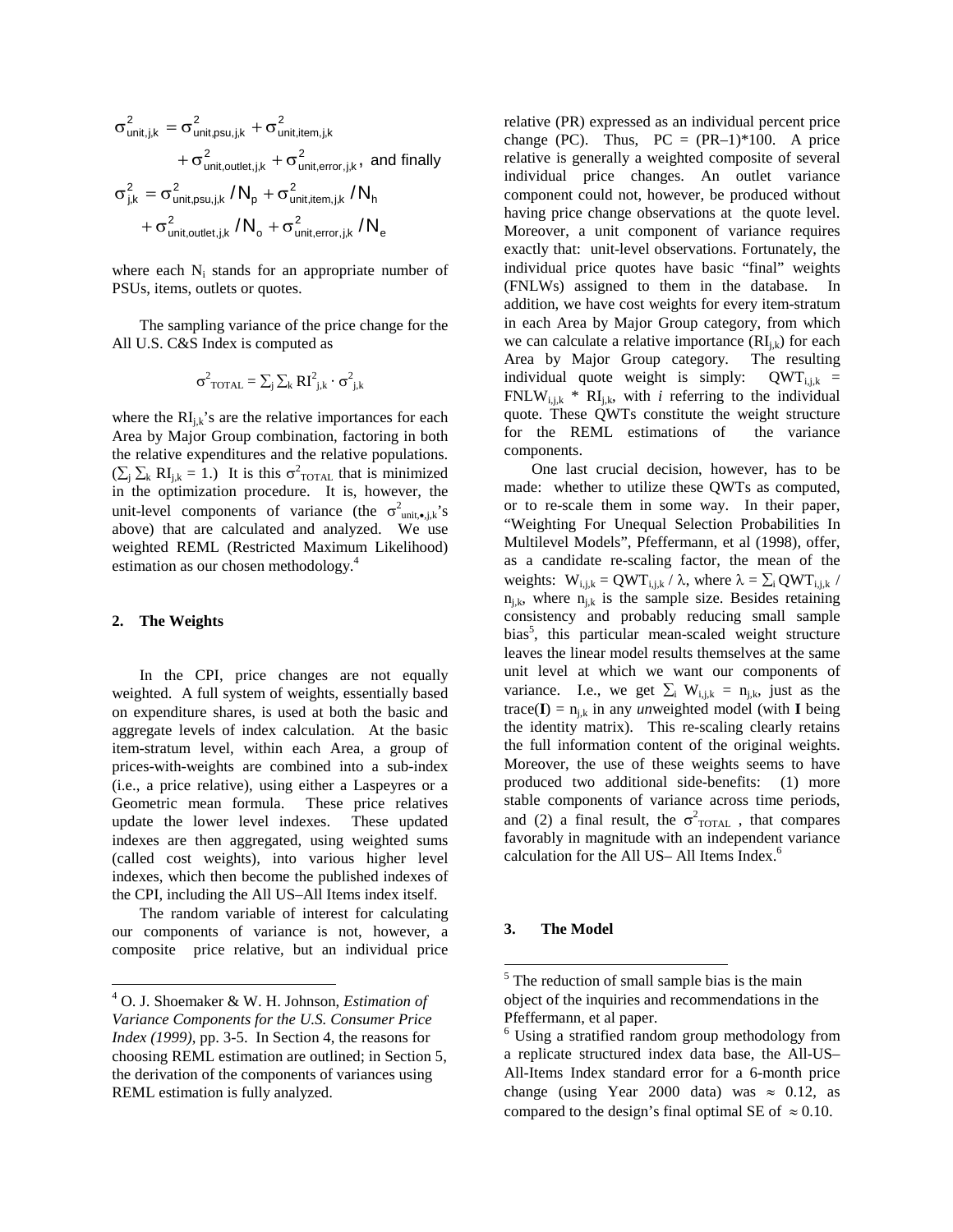The model we use treats all three effects as random. The design is unbalanced. We let  $y_{ijkl}$  be the observed unit percent price change, between time t and time t–6, for quote *i* within PSU *l*, item *j*, and outlet *k*. (Note that the *j* and *k* subscripts here are different from the *j* and *k* subscripts in Section 3.)

$$
y_{ijkl} = \mu + p_l + h_j + o_k + e_{ijkl},
$$
  
where  $\mu$  is a fixed effect  
 $p_l \sim N(0, \sigma^2_{unit, \text{psu}})$   
 $h_j \sim N(0, \sigma^2_{unit, \text{item}})$   
 $o_k \sim N(0, \sigma^2_{unit, \text{output}})$   
 $e_{ijkl} \sim N(0, \sigma^2_{unit, \text{error}})$ 

with p, h, o and e all independent of each other.

 A special case of this model, when there is only one PSU in play, can be written:

$$
y_{ijk} = \mu + h_j + o_k + e_{ijk} \qquad (since \ p_l = 0)
$$

This special case model applies to all the A-sized Areas. The main model encompasses all the rest: i.e., the B- and C-sized Areas.

## 4. **Dataset Comparisons across the 1998 Revision –– Area Level Comparisons**

 Price data from the C&S Archive Database, from mid-1993 through mid-1997, were compiled, month by month, into one pre-Revision dataset. A second dataset was similarly compiled from mid-1997 through 2000 quote-level data, with the data in the second dataset coming from not only a new 3½ year time frame but from an entirely new C&S sample (the 1998 Revision), which includes a newly revamped Item-strata structure as well. In each dataset, like price quotes (collapsed across different versions of a unique quote where permitted) were tracked to each other over time. From these two databases, we then produced two separate sets of 2-, 6- and 12-month variance components The 6-month results, for a variety of reasons, were selected as the variance components of record. The 2-month price changes were considered too variable, and maintaining a high enough level of sample size over the 12-month periods was considered too problematic. No month that held fewer than 20 quotes at the Area–Major Group cell level was used in the final results.

 For the 6-month variance components the average sample size for each set of REML estimates was around 80 quotes for the A-level Areas in the earlier dataset and around 70 quotes in the later dataset. The B-level Areas averaged around 500 quotes per cell in the first dateset, around 360 per cell in the later dataset. The C-level Areas averaged around 135 quotes per cell in the first, 100 in the second. (See **Table 1** below.) Every attempt was made to use similar methods in both time frames in the extraction of the data and construction of the datasets. The bulk of both datasets, for example, came from comparable three-year periods: July 1993 through Dec 1996 for the pre-Revision dataset, July 1997 through Dec 2000 for the post-Revision dataset. There was a major revamping of the Item structure of the C&S sample in the 1998 Revision, but we scrupulously worked at conforming the Item structure of the pre-Revision with the new Revision Item structure, especially in regard to fitting Item-strata similarly into the same set of Major Groups for both datasets.

 The noticeable difference in sample size at the (model) cell level between the two datasets becomes our first important result. The lowest cell level for CPI index calculations is the Area–Item-Stratum level. The cell level for our REML estimates, and thus for our variance components, is the Area–Major Group level. At this level the sample sizes in the first dataset range anywhere from 1 to 50 percent higher than the sample sizes in the second and more recent dataset. Since variances in general are proportional to *n*, it might be assumed that the new set of variance components would reflect this difference in sample sizes. And they do. In the **PCT INC** column, in **Table 1** below, the percentage increase in the mean total variances at the various aggregate Area levels are listed. The +35% increase overall does seem to match up with the overall percentage increase of sample size in the first dataset over the second. The overall sample size increase is approximately +23%, with the three Area sizes (A-, B-, and C-) being  $+12\%$ ,  $+38\%$ , and  $+32\%$ , respectively.

 Note that the number of monthly collection periods (**CP**s), on average, range higher for the second dataset. The first dataset is based on an exclusively CPOPS rotation schedule which (unlike TPOPS) allows for complete rotation, in and out, of entire PSUs. These continuity breaks in CPOPS produce more **CP**s which fail to meet the  $n \geq 20$ criterion in the first dataset than in the second.

 Since the original sets of variance components (as used in the actual C&S Sample Design) are averaged across these monthly time periods, this difference may have had some mitigating effect on the variance differentials in the opposite direction. An analysis of the variation across these collection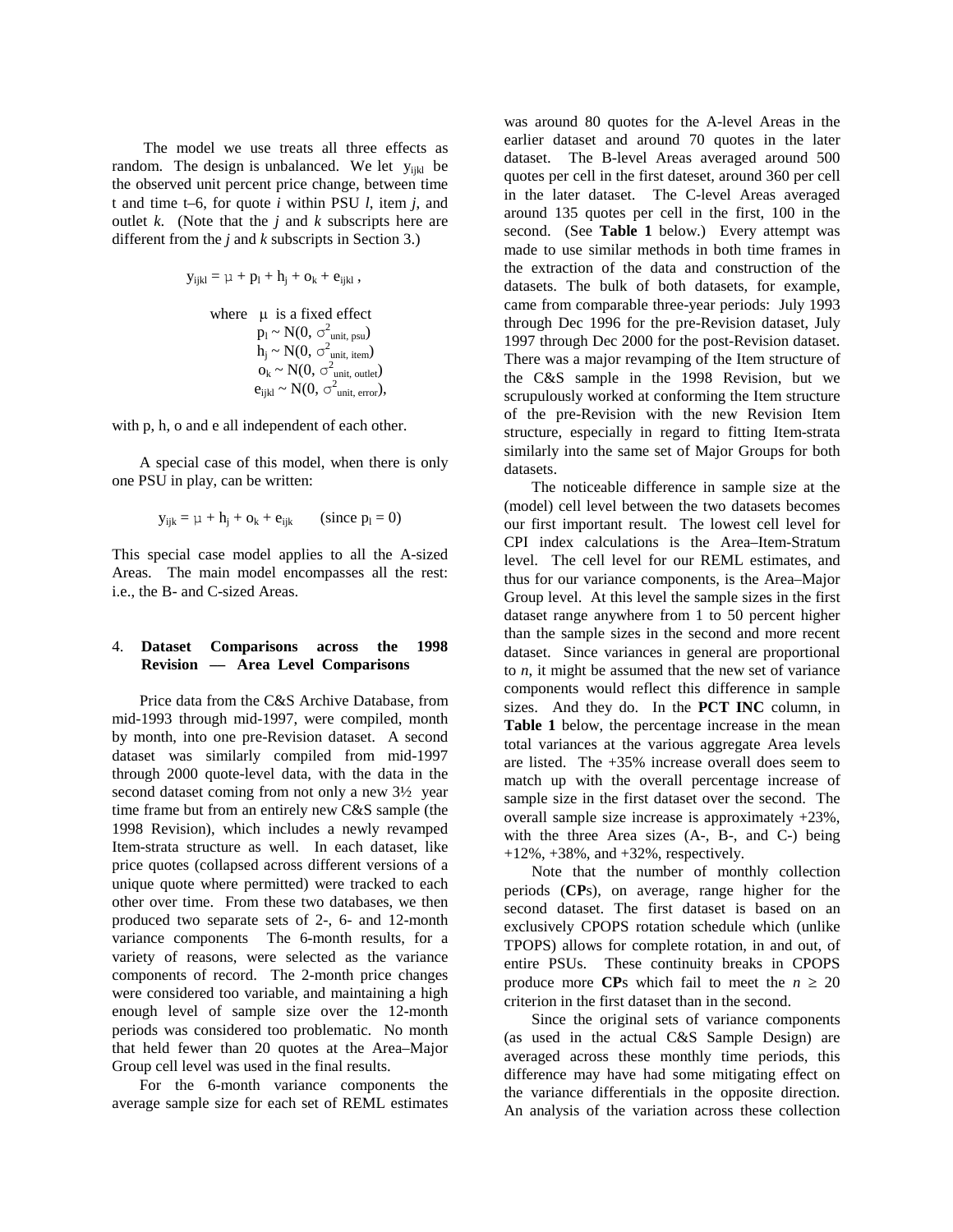periods, however, shows a higher variability (nearly 40% higher standard error) across the second set of variance components -- where the number of collection periods is on average larger -- than across the first set. The straightforward statistical relationship between a larger sample size and a smaller variance seems to predominate here.

 The Mean Total Variance columns in **Table 1** list the Area-level averaged variance components (after

the components themselves have been summed at the lowest Area-Major Group cell level). Note the remarkable similarity of the results within the two respective time periods for any of these Area-level results. Aside from a uniformly higher (35% on average) set of variance components, there are no significant differences across any of these aggregated Area levels so far as the variance components are concerned.

|                          | Mean         | <b>Mean</b> |            | <b>Mean</b>   | Mean          | Mean  | <b>Mean</b> |
|--------------------------|--------------|-------------|------------|---------------|---------------|-------|-------------|
|                          | <b>Total</b> | Total       | <b>PCT</b> | <b>Sample</b> | <b>Sample</b> | # of  | # of        |
| <b>PSU-GROUP</b>         | Variance     | Variance    | <b>INC</b> | <b>Size</b>   | <b>Size</b>   | CP's  | CP's        |
|                          | $94 - 96$    | $98 - 00$   |            | $94 - 96$     | $98 - 00$     | 94-96 | 98-00       |
|                          |              |             |            |               |               |       |             |
| <b>All A-Size Cities</b> | 0.02620      | 0.03541     | $+35$      | 79.6          | 71.1          | 19.4  | 28.0        |
| <b>All B-Size Cities</b> | 0.02509      | 0.03209     | $+28$      | 499.5         | 361.4         | 21.0  | 29.9        |
| <b>All C-Size Cities</b> | 0.02453      | 0.03251     | $+33$      | 135.6         | 102.6         | 18.3  | 29.7        |
|                          |              |             |            |               |               |       |             |
| ALL U.S.                 | 0.02595      | 0.03483     | $+35$      | 128.2         | 104.2         | 19.5  | 28.4        |

 **Table 1. Average Variance Components ––– Aggregate AREA Levels** 

Note **CP** = Collection Period

| <b>MAJOR GROUP</b>                | Mean<br><b>Total</b><br>Var<br>$94 - 96$ | <b>Mean</b><br><b>Total</b><br>Var<br>$98 - 00$ | <b>PCT</b><br><b>INC</b> | Mean<br><b>Sample</b><br><b>Size</b><br>94.96 | Mean<br><b>Sample</b><br><b>Size</b><br>$98 - 00$ | <b>PCT</b><br><b>DEC</b> |
|-----------------------------------|------------------------------------------|-------------------------------------------------|--------------------------|-----------------------------------------------|---------------------------------------------------|--------------------------|
| Food – Staples                    | 0.0305                                   | 0.0395                                          | $+30$                    | 125.3                                         | 105.7                                             | $-16$                    |
| <b>Food – Meats</b>               | 0.0482                                   | 0.0556                                          | $+15$                    | 192.6                                         | 151.8                                             | $-21$                    |
| <b>Food – Fruits / Vegetables</b> | 0.0691                                   | 0.0654                                          | $-5$                     | 153.5                                         | 118.6                                             | $-23$                    |
| Food – Other                      | 0.0276                                   | 0.0341                                          | $+23$                    | 168.6                                         | 157.6                                             | $-7$                     |
| <b>Food Away from Home</b>        | 0.0160                                   | 0.0188                                          | $+17$                    | 176.4                                         | 64.9                                              | $-63$                    |
| <b>Household Furnishings</b>      | 0.0191                                   | 0.0433                                          | $+127$                   | 128.8                                         | 105.6                                             | $-18$                    |
| <b>Utilities / Fuels</b>          | 0.0131                                   | 0.0331                                          | $+152$                   | 86.9                                          | 89.5                                              | $+3$                     |
| <b>Apparel</b>                    | 0.0396                                   | 0.0445                                          | $+12$                    | 94.1                                          | 93.6                                              | $-1$                     |
| <b>Transportation</b>             | 0.0199                                   | 0.0260                                          | $+31$                    | 128.8                                         | 103.3                                             | $-20$                    |
| <b>Gasoline</b>                   | 0.0130                                   | 0.0147                                          | $+12$                    | 55.9                                          | 54.3                                              | $-3$                     |
| <b>Medical</b>                    | 0.0144                                   | 0.0272                                          | $+89$                    | 147.9                                         | 98.2                                              | $-34$                    |
| <b>Educ / Communications</b>      | 0.0093                                   | 0.0221                                          | $+137$                   | 75.7                                          | 83.6                                              | $+10$                    |
| <b>Entertainment / Miscellan</b>  | 0.0173                                   | 0.0285                                          | $+64$                    | 132.1                                         | 127.4                                             | $-4$                     |

**Table 2. Average Variance Components ––– by MAJOR GROUP** 

# **5. Major Group Level Comparisons**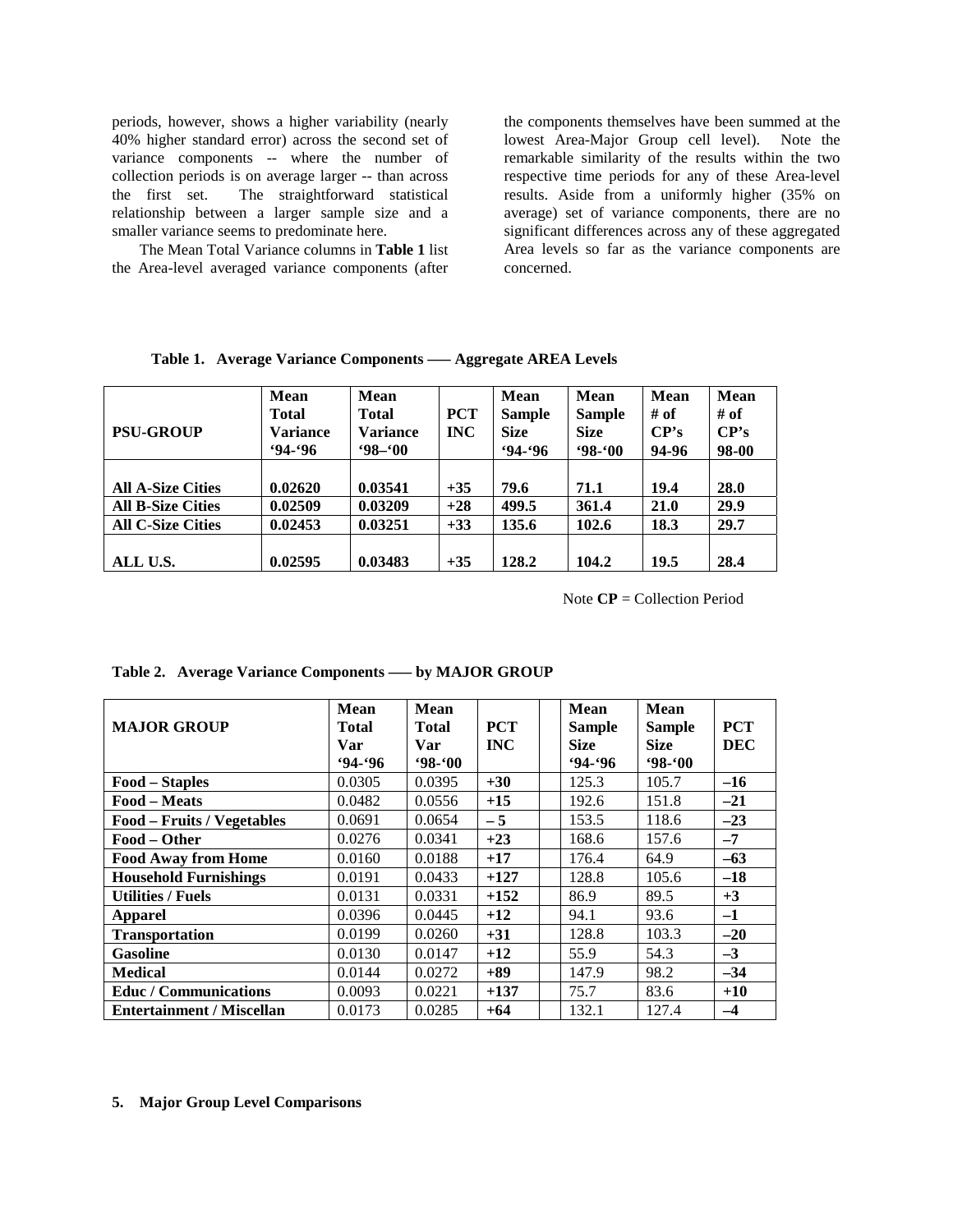In **Table 2** we break out the analysis of our two sets of variance components by Major Group. These Mean Total Variances have been summed (within Major Group) and averaged (over all Areas) in a similar fashion as was done with the Area breakouts shown in **Table 1**. But now we are uncovering significant differences in the variance components, both across the two sets of components and within each set. Within the first set, the range of variances are greatly expanded, from a low of 0.013 in Gasoline to a high of 0.069 in Fruits & Vegetables. Similarly in the second set (**'98-'00**), the range runs from Gasoline's 0.0147 to Fruits and Vegetables' 0.0654. In the **'94-'96** variances, the Food groups and Apparel are significantly larger, by a factor of two to three, than any of the other Major Groups. But then these differences tighten up when we move across the 1998 Revision to the second set of variance component results. The Food groups and Apparel do not appreciably change from the first time frame to the second. The rest of the Major Groups' variances, however, do increase appreciably. That 35% increase of variance noted above seems to have come from all the Major Groups *other* than Food and Apparel (with the exception of Gasoline and Food Away from Home, both of which stayed pretty much the same across the Revision). Variances in Household Furnishings doubled; in Utilities they tripled; in the Education & Communications group they nearly tripled; the variances in Medical and in Entertainment & Miscellaneous nearly doubled.

 One might hope to see these variance shifts as a function of sample size reduction after the 1998 Revision, but a closer analysis of the corresponding mean sample sizes (by Major Group) does not warrant such a conclusion (see **Mean Sample Size** columns in **Table 2**). The starkest drop in sample size occurred in the Food Away from Home group, yet its corresponding mean total variances shifted up only from 0.0160 to 0.0188 (a 17% increase in **'98- '00** compared with a 170% greater sample size in **'94-'96**). Similar anomalies occur. The Utilities group's sample size stayed the same yet its variance (albeit one of the smallest variances to begin with) nearly tripled; the Education/Communications group's variance nearly tripled yet its sample size actually increased by 10%; Fruits & Vegetables' variance actually decreased a little, even while its sample size fell off by 23%. The rest of the groups, however, tended to fall into line, with an increase in variance corresponding to a somewhat similar decrease in sample size. The hard conclusion must be reached, however, that in several of these Major Group categories variability has increased with the introduction of the new 1998 Revision sample. In

Household Furnishings, in Utilities, in Education & Communications, and in Entertainment & Miscellaneous, the variances have increased substantially without any concomitant decrease in sample size to explain this behavior.

 The components of variance at the Area–Major Group level are the constituent variances that help determine how the Outlets and Items are (optimally) allocated in the C&S Sample Design. In **Table 3** below, we compare the results of the optimization procedure when, first, the old set of variance components are used and, second, when the new set is used. (The **LO** and **UP** columns give the predetermined lower and upper constraining bounds.) Largely due to the upper bound constraints, all of the Food categories are the same using either set of variance components. The only notable differences occur in Household Furnishings, in Transportation, in Medical, in Education/Communications, and in Entertainment/Miscellaneous. In each of these categories there is a substantial *increase* in the number of Item hits to be allocated. Combining the results from **Table 2** and **Table 4** in these categories, it should be clear why these particular Item hits would have been increased. These four categories show marked percentage increases from the first time period to the second. Then, in **Table 4**, there is clear evidence that the general *increase* in the variances across the two time frames is due to a doubling of the Item-Stratum variance component. The PSU component is really too small (and only occurs in the B- and C-Size cities anyway) to worry about its relative increase, and effectively both the Outlet and the Error (Residual) components have remained about the same. And so, in the latest Sample Design, the Item hits have been increased and, concomitantly, the Outlet hits have decreased. (The longer list of Outlet allocation changes have not been presented here, due to the length of the series.) More variability has crept into the CPI due to the new Item structure and the new sample that was introduced with the 1998 Revision. The optimization procedures only reflect this new reality.

**Table 3. C&S Sample Design Comparisons** 

| 94-96<br>$98 - 00$ | <b>MAJOR</b><br><b>GROUP</b> | Opt.<br><b>Item</b><br><b>Hits</b> | Opt.<br><b>Item</b><br><b>Hits</b> | LO | UP |
|--------------------|------------------------------|------------------------------------|------------------------------------|----|----|
|--------------------|------------------------------|------------------------------------|------------------------------------|----|----|